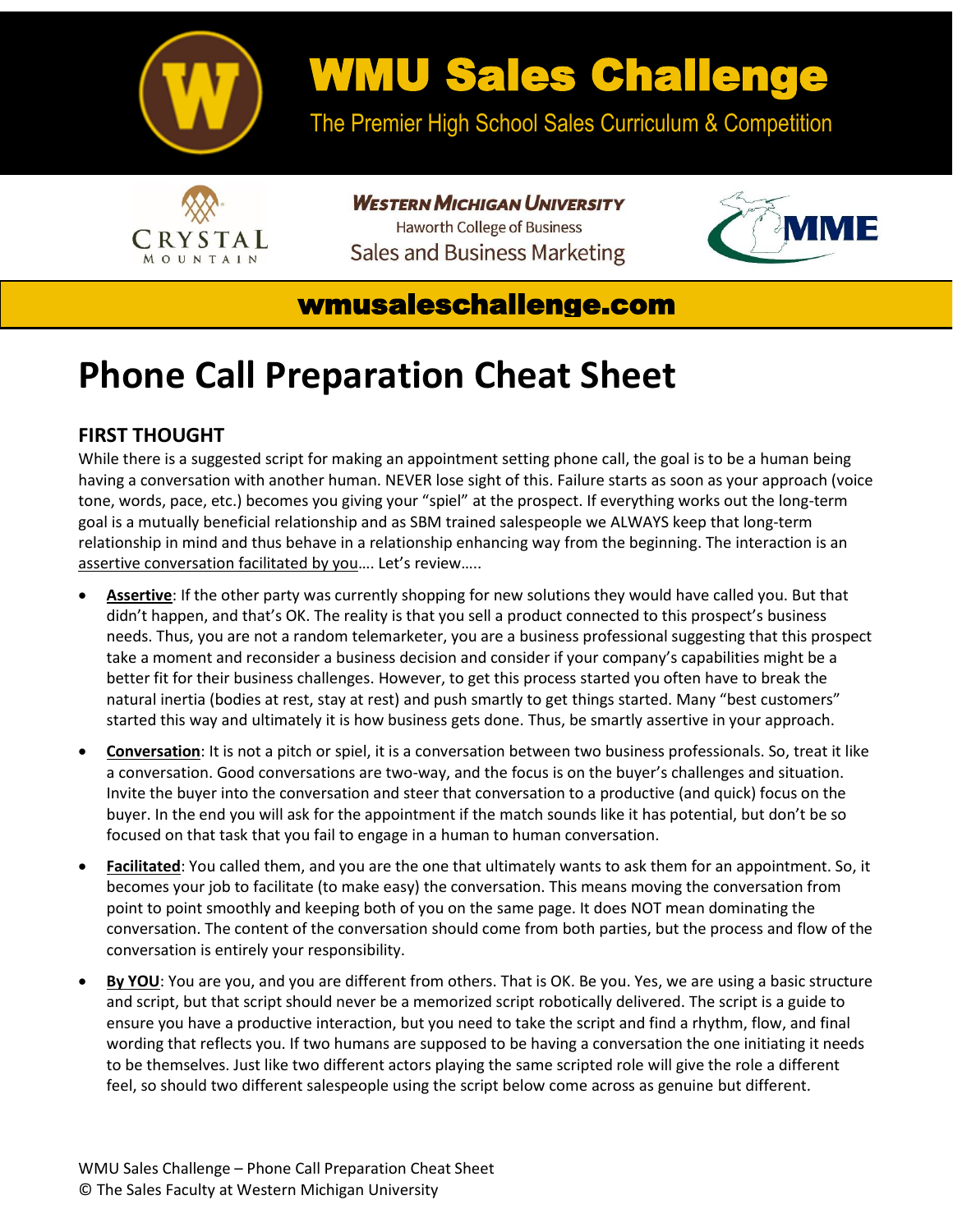#### **The Call Outline**

| The STAGE                        | The Concept                                                                                        | Example Wording*                                        |
|----------------------------------|----------------------------------------------------------------------------------------------------|---------------------------------------------------------|
| <b>Personal Intro</b>            | It is a conversation between two business                                                          | Hi, this is Jim Eckert from Crystal Mountain            |
| & Human                          | professionals, so slowly and clearly introduce                                                     | Resort. I am sorry for the interruption, but I          |
| Connection                       | yourself and connect in some way with the                                                          | was hoping I could borrow just a couple                 |
|                                  | other human!                                                                                       | minutes of your time. Is that OK?                       |
| <b>Business Intro</b>            | Introduce your company and add depth to                                                            | Crystal Mountain Resort is a full service               |
| & Value Hook                     | who your company is and offer the one or two                                                       | resort in Thompsonville, MI that specializes            |
|                                  | best value points you can provide to this                                                          | in helping organizations host productive and            |
|                                  | particular target. This generally requires that                                                    | successful events. We are a very family-like            |
|                                  | you have done some basic research on the                                                           | organization and this has made our resort a             |
|                                  | organization you are calling so you can best                                                       | great option for non-profit organizations               |
|                                  | deliver a value message that is well matched                                                       | like yourselves that wish to have events that           |
|                                  | to this organization.                                                                              | really resonate with their members                      |
| <b>One Big</b>                   | It is time to get the other party involved and                                                     | I noticed the MME does an annual                        |
| Question                         | you do so by asking one big question,                                                              | conference and a few other educational                  |
|                                  | followed by digging connected to their                                                             | events each year, so I am curious                       |
|                                  | answer. The big question should flow from the                                                      | (Lots of possibilities here)                            |
|                                  | research you did related to the target and                                                         | What's the best event you have ever had?                |
|                                  | what opportunities you identified that                                                             | What defines a perfect meeting for the                  |
|                                  | intersect with what you do.                                                                        | MME?                                                    |
|                                  | The idea is NOT to start telling them about                                                        | What's the one thing you would seek to                  |
|                                  | how great CMR is, but to find out what are the                                                     | improve as you plan next year's meetings?               |
|                                  | challenges and needs that are on the top of                                                        | As the person who organizes the meetings,               |
|                                  | their mind.                                                                                        | what the most important thing you look for              |
|                                  |                                                                                                    | in a potential host site?                               |
|                                  | With a first big question you can DIG with                                                         | (answer)                                                |
|                                  | follow-up questions. You are looking for 1-2                                                       | Can you tell me more                                    |
|                                  | points you can connect to.                                                                         | (Dig until you have 1-2 key needs)                      |
| <b>The</b>                       | Take what you learned and in a tailored way,                                                       | Thanks for sharing that with me. I am                   |
| <b>Connection</b>                | connect this prospect's needs / challenges                                                         | actually excited to hear that a meeting that            |
|                                  | back to what you sell. Do so in a brief and                                                        | has lots of room for breakout sessions and              |
|                                  | direct way with the idea that you are letting                                                      | that ultimately feels like a treat for your             |
|                                  | them know that you have capabilities related                                                       | members are key. At Crystal Mountain we                 |
|                                  | to their challenges and thus it makes sense to                                                     | have our Crystal Center conference facility             |
|                                  | schedule a meeting.                                                                                | that is specifically designed to handle a               |
|                                  | NOTE: this might also be the point where you                                                       | break-out oriented event and one of our                 |
|                                  | determine that the fit between the                                                                 | core values is talking a holistic approach to           |
|                                  | organizations is too poor to warrant a                                                             | the events we host, including creating a                |
|                                  | meeting.                                                                                           | "this is a treat" atmosphere for all of our             |
|                                  |                                                                                                    | guests.<br>With this connection in mind I would love to |
| <b>Meeting</b><br><b>Request</b> | Roll from the connection into suggesting that<br>based off of this preliminary fit, it makes sense | keep the conversation going and take a                  |
|                                  | to keep the conversation going. Suggest a                                                          | deeper look at your organization's needs                |
|                                  | specific meeting that includes the day - date                                                      | and work together to see if Crystal                     |
|                                  | - time - length of the suggested meeting.                                                          | Mountain would be a good solution for you.              |
|                                  | THEN BE QUIET and wait for response!                                                               | I will be in your area soon, so would we be             |
|                                  |                                                                                                    | able to meet Tuesday, November 6 at 3pm                 |
|                                  |                                                                                                    |                                                         |
|                                  |                                                                                                    | for about 30 minutes?                                   |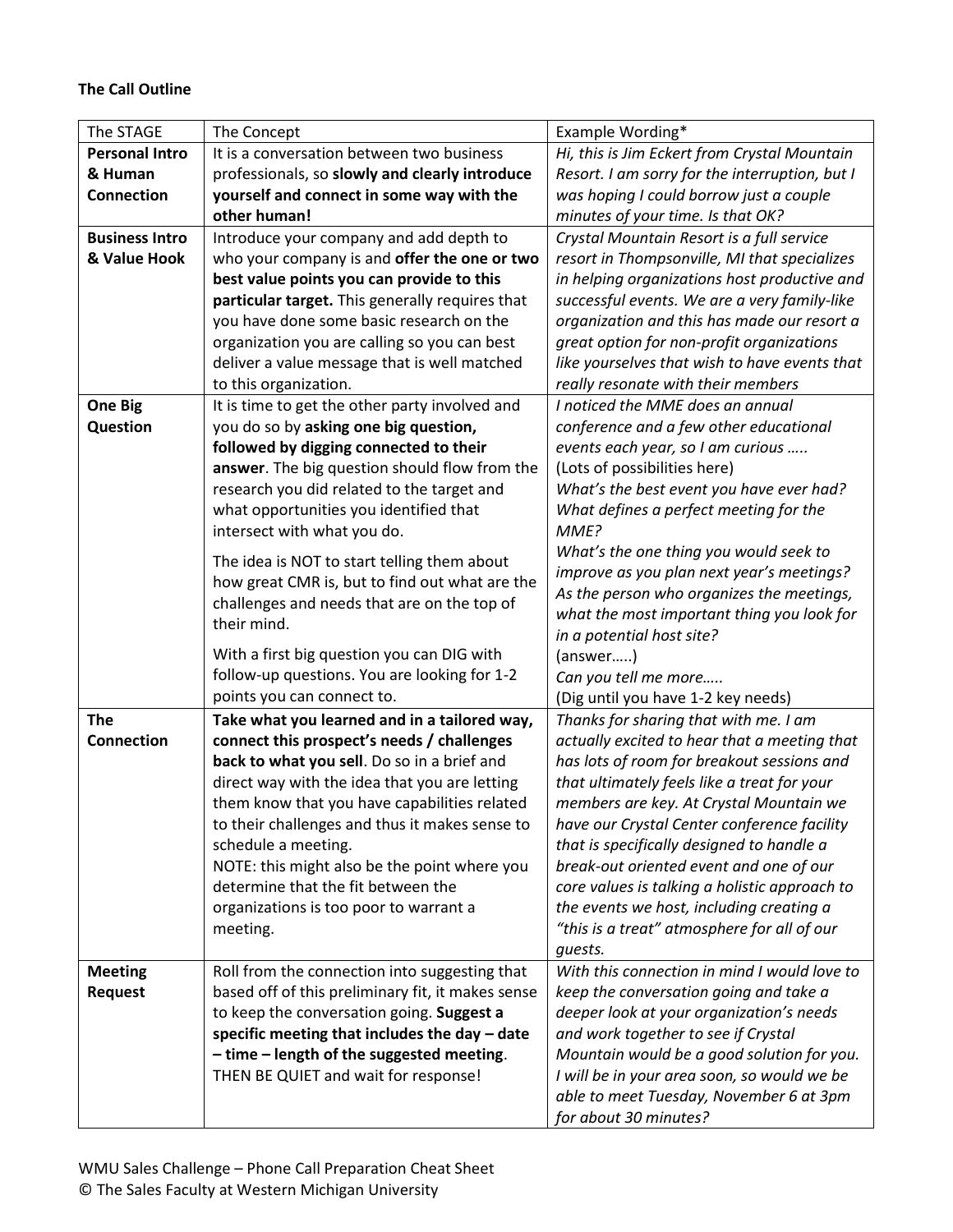| <b>Deal with</b><br><b>Objections</b><br>Note: The<br>exact words<br>the buyer uses                                                                                                                                                                                                                                                              | There are many possible push-backs you might get here. The key is to recognize they are not<br>objecting to your product but are instead objecting to the meeting. So, deal with their issue<br>in a smartly assertive and tailored way and roll back around to selling the meeting.<br>The sections below deal just with the objections that will be in play for the Great Lakes High<br>School Sales Challenge.                                                  |                                                                                                                                                                                                                                                                                                                                                                                                                                                                                                                                                                                                                       |  |
|--------------------------------------------------------------------------------------------------------------------------------------------------------------------------------------------------------------------------------------------------------------------------------------------------------------------------------------------------|--------------------------------------------------------------------------------------------------------------------------------------------------------------------------------------------------------------------------------------------------------------------------------------------------------------------------------------------------------------------------------------------------------------------------------------------------------------------|-----------------------------------------------------------------------------------------------------------------------------------------------------------------------------------------------------------------------------------------------------------------------------------------------------------------------------------------------------------------------------------------------------------------------------------------------------------------------------------------------------------------------------------------------------------------------------------------------------------------------|--|
| might often be<br>different (e.g.<br>"send me a<br>web link" vs.<br>"send me the<br>brochure") but<br>the idea is the<br>same. Be in<br>listening mode<br>and you should<br>have no<br>trouble<br>identifying<br>which<br>objection is<br>being<br>expressed even<br>if the words<br>used are not<br>the exact titles<br>of these<br>objections. | <b>BROCHURE</b> - They request more information<br>in lieu of an actual meeting. This is often<br>mainly a blow-off. It often represents<br>someone who just isn't ready to commit to a<br>meeting (remember they were not expecting<br>your call and you have them a bit frazzled by<br>asking for a meeting). So your approach is to<br>basically blow-off the blow-off and remind<br>them that a meeting is a productive next step                              | I will definitely follow-up with more<br>information, however it is often more<br>productive to sit down together and really<br>dial in your key challenges. From their I can<br>offer the guided tour of Crystal's capabilities<br>to zero in on what really matters. In<br>addition, it is rare that you wouldn't have<br>questions, and with us together we can<br>work through those efficiently, so can we<br>get together on Tuesday, November 6 for 30<br>minutes at 3pm?                                                                                                                                      |  |
|                                                                                                                                                                                                                                                                                                                                                  | HAPPY / NO NEED - Again, if this person /<br>organization was actively in buying mode they<br>might have called you. In this case DO NOT tell<br>them they are wrong to be happy or that they<br>should have a need, simply suggest that there<br>are possibilities to explore, and that many<br>previous customers are glad that in the end<br>they made the move to have the first meeting.<br>The basic form here is known as the FEEL-<br>FELT-FOUND response. | I appreciate your situation, and I know you<br>weren't out looking for new solutions. But<br>the reality has been that this was the case<br>with many of Crystal's most loyal customers.<br>They too were hesitant to meet, but after<br>doing so and seeing what Crystal could do<br>on their behalf, they ended up glad they<br>made the commitment to the first meeting.<br>It turned out to be a great first step and I<br>would love to make that first step with you.<br>So, could we get together on that Tuesday,<br>November 6 at 3pm for 30 minutes?                                                        |  |
|                                                                                                                                                                                                                                                                                                                                                  | NO TIME - People are busy, and the idea of<br>another meeting and another project is often<br>unwelcome. The idea here is to once again<br>stress the potential value outcome and the<br>fact that the path to that outcome starts with<br>a first meeting                                                                                                                                                                                                         | I totally understand a busy schedule,<br>however the idea is to focus on helping the<br>MME have the best possible meeting and<br>the first step on that journey is to carve out<br>some time to meet, so can we commit to<br>that 30 minute meeting on Tuesday,<br>November $6th$ at 3pm?                                                                                                                                                                                                                                                                                                                            |  |
| <b>Finalize &amp;</b><br><b>Close</b>                                                                                                                                                                                                                                                                                                            | Take the time to make a final confirmation<br>and thank them for their time and briefly<br>express your excitement about the meeting<br>them and helping them.<br>The Calendar Invite - In the current world the<br>finalization of meetings is often done via a<br>calendar invite via Outlook or Google. This is<br>basically an email that invites the other person<br>to accept the meeting and then automatically<br>puts the meeting on both calendars.      | Great, I will send you a calendar invite to<br>lock things down for Tuesday, November 6<br>at 3pm. Is chris.miller@highschool.edu the<br>correct email address? Great. I would be<br>grateful if you could respond to the invite<br>promptly so we can lock down the meeting<br>on both of our calendars. Does that work?<br>Well I will let you get back to what you do,<br>but thank you for the meeting, I am excited<br>about speaking to you about your meeting<br>needs and how Crystal might be able to help<br>you host the best meetings you have ever<br>had. Thanks again and I will see you next<br>week! |  |